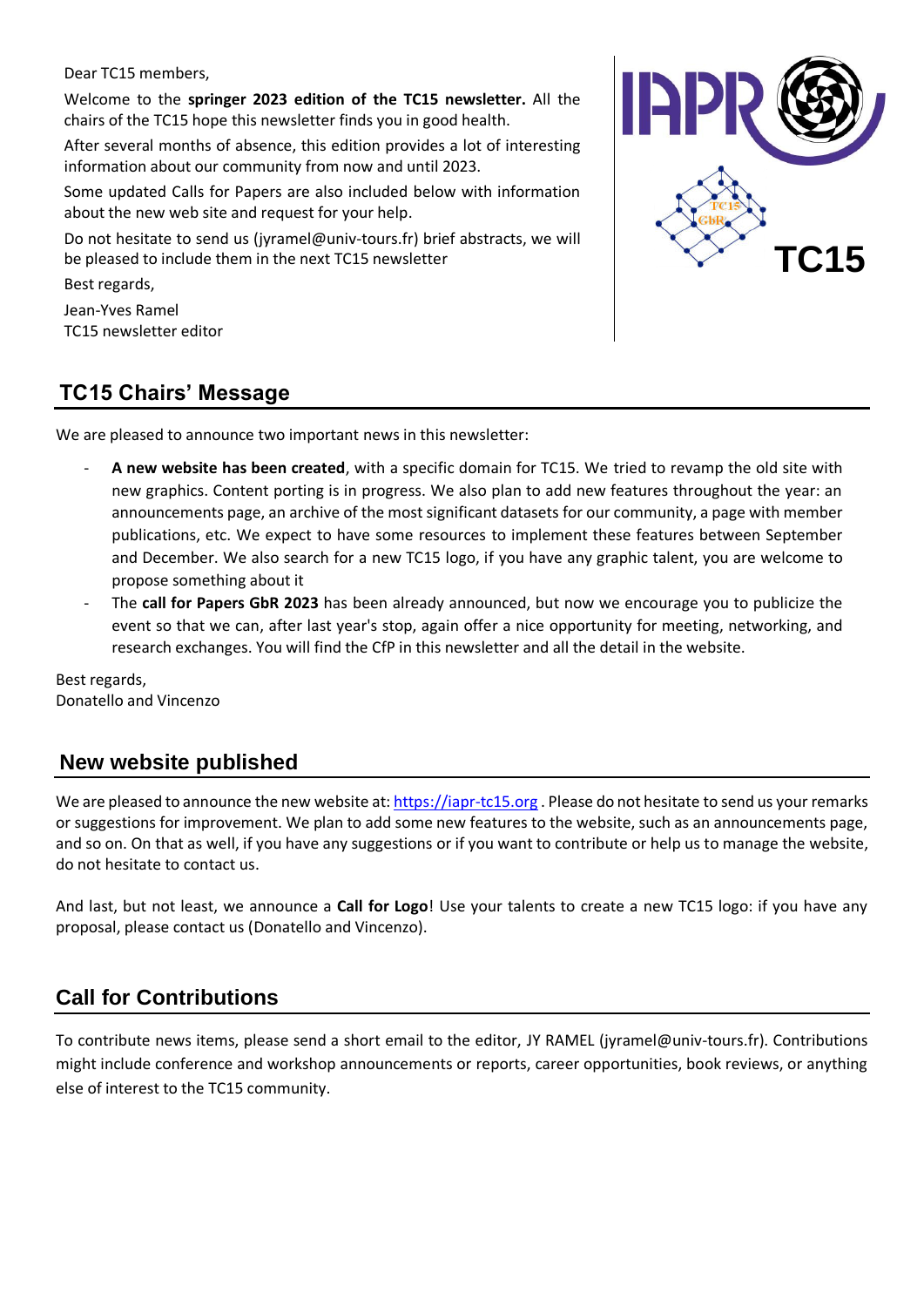## **GBR 2023, Vietri sul Mare, Italy** (on September 6 - 8, 2023)

*Our next GbR workshop is back again.Save the date and spread the news everywhere.* 

#### *Preliminary Call For Papers*

*GbR is a biennial workshop organized by the 15th Technical Committee of IAPR, aimed at encouraging research works in Pattern Recognition and Image Analysis within the graph theory framework. This workshop series traditionally provides a forum for presenting and discussing research results and applications in the intersection of pattern recognition, image analysis on one side and graph theory on the other side.*

*In addition, given the avenue of new structural/graphical models and structural criteria for solving computer vision problems, GbR2023 organization encourages researchers in this more general context to actively participate in the workshop. Furthermore, the application of graphs to pattern recognition problems in other fields like computational topology, graphic recognition systems and bioinformatics is also highly welcome at the workshop.*

| Important dates                                                                                                                                                                       | Graph matching and classification                                                                                                                                                                                                            |
|---------------------------------------------------------------------------------------------------------------------------------------------------------------------------------------|----------------------------------------------------------------------------------------------------------------------------------------------------------------------------------------------------------------------------------------------|
| Paper submission - April 14, 2023<br>Notification of acceptance - June 2, 2023<br>Camera Ready - July 7, 2023<br>Early Registration - June 30, 2023<br>Workshop - September 6-8, 2023 | Graph distance and similarity measures Graph based learning<br>and clustering<br>Graph kernels and graph embeddings<br>Graphs in bioinformatics<br>Graph in social network analysis<br>Other graph based applications in pattern recognition |
| Topics of interest                                                                                                                                                                    |                                                                                                                                                                                                                                              |
| Graph based methodologies for pattern recognition                                                                                                                                     | <b>General Chairs</b>                                                                                                                                                                                                                        |
| Graph representation of images and shapes                                                                                                                                             | Mario Vento, University of Salerno (Italy)                                                                                                                                                                                                   |
| Graph neural networks                                                                                                                                                                 | Pasquale Foggia, University of Salerno (Italy)                                                                                                                                                                                               |
|                                                                                                                                                                                       | · Donatello Conte, Université de Tours (France)                                                                                                                                                                                              |

*Web site:* <https://gbr2023.unisa.it/>

## **SSPR 2022, Montreal, Canada** (August 26-27, 2022)

*The Joint International Workshops on Statistical Techniques in Pattern Recognition (SPR) and Structural and Syntactic Pattern Recognition (SSPR) will be held in person, right after ICPR 2022. However, remote presentations and attendance can be accommodated.*

| <i>Important dates</i>                             | <b>Spectral Methods</b>             |
|----------------------------------------------------|-------------------------------------|
| Paper Submission: May 31                           | Spatio-Temporal Pattern Recognition |
| Acceptance notification: July 11                   | <b>Structured Text Analysis</b>     |
| Camera ready papers + Copyright Form: September 12 | <b>Stochastic Structural Models</b> |
| Topics                                             | <b>Intelligent Sensing Systems</b>  |
| <b>Structural Matching</b>                         | Multimedia Analysis                 |
| <b>Structural Complexity</b>                       | Multimedia Retrieval                |
| <b>Syntactic Pattern Recognition</b>               | <b>Image Document Analysis</b>      |
| Graph-theoretic Methods                            | Image Understanding                 |
| <b>Graphical Models</b>                            | <b>Shape Analysis</b>               |
| <b>Structural Kernels</b>                          |                                     |

*Web site: <https://sspr2022.encs.concordia.ca/>*

## **ICPRAI 2022, Paris** (1-3 June 2022)

### *Special Session on "Graphs for Pattern Recognition: Representations, Theory and Applications"*

*Graphs have gained a lot of attention in the pattern recognition community thanks to their ability to encode both topological, geometrical, and semantic information. Despite their invaluable descriptive power and their invariance to diverse geometric deformations, their arbitrarily complex structured nature poses serious challenges when they are involved in Pattern Recognition and Artificial Intelligence. Some challenging problems are: a non-unique representation of data, heterogeneous attributes (symbolic, numeric, etc.), highly complex algorithms like (sub-) graph matching. This Special Session intends to focus on all aspects of graph-based representations in Pattern Recognition and Artificial Intelligence, from theoretical to applications concerns*